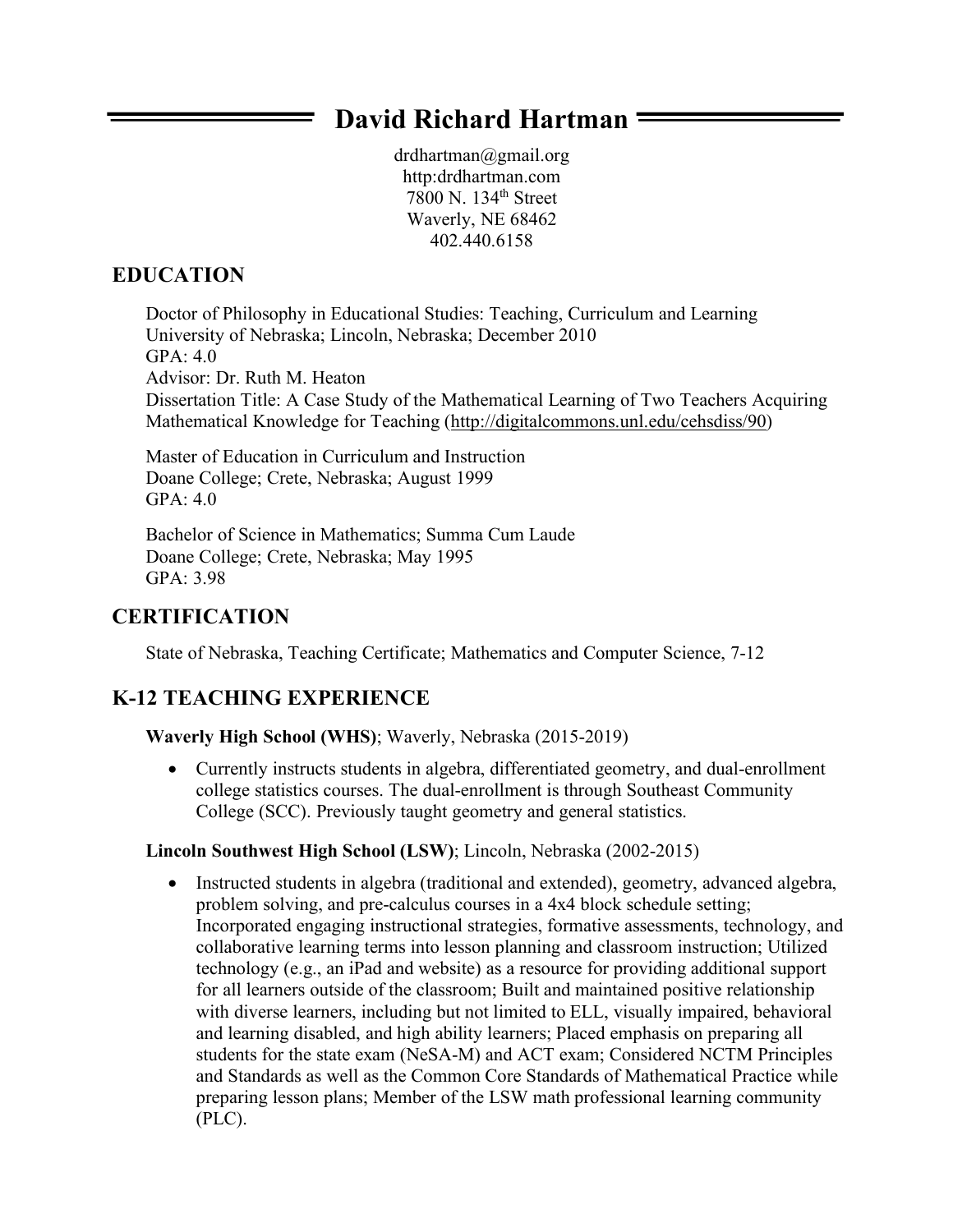#### **Robin Mickle Middle School**; Lincoln, Nebraska (1995-2002)

• Incorporated alternative assessments, technology, and writing into seventh and eighth grade general mathematics, pre-algebra, and algebra courses; Grades 6-8 computer teacher; Member of a math, science, social studies, and English interdisciplinary team; Member of the technology committee; MathCounts coach.

# **COLLEGE TEACHING EXPERIENCE**

### **Bryan College of Health Sciences**, Lincoln, Nebraska (2019-)

• Taught STAT 210 (Statistics) to Bryan College students. The goal of this course is to provide students with an introductory survey of the many mathematical, business, scientific, economic, and sociology applications of descriptive and inferential statistics.

### **Southeast Community College**, Lincoln, Nebraska (2016-2019)

• Taught MATH 2170 (Statistics) to Waverly High School dual-enrolled students. The goal of this course is to provide students with an introductory survey of the many mathematical, business, scientific, economic, and sociology applications of descriptive and inferential statistics.

### **Nebraska Wesleyan University**, Lincoln, Nebraska (2015-2019)

- Taught MATH 1300 (Statistics) for the 8-week session of the Wesleyan Advantage undergraduate program beginning in the spring of 2015. I have taught this course sixteen (16) times including face-to-face, online, and hybrid environments. The goal of this course is to provide students with an introductory survey of the many mathematical, business, scientific, economic, and sociology applications of descriptive and inferential statistics.
- Taught MATH 1100 (College Algebra) for the 8-week session of the Wesleyan Advantage undergraduate program beginning in the spring of 2017, fall of 2017 and fall of 2018. The goal of the course is to discover ways to mathematically describe various relationships among data and to use those mathematical models to analyze situations and solve problems. In the course of doing so, students refine skills in manipulating algebraic expressions, equations, and inequalities while improving graphical analysis.
- Taught NURS 5020 (Statistics) during the 8-week 2016 summer session of the NWU Nursing Master's degree program. This course examined selected concepts needed to develop sound judgment about data analysis and the appropriate use of statistics. The course prepared students to interpret and critically analyze the results of health care research.

#### **University of Nebraska (UNL)**, Lincoln, Nebraska (2012-2018)

• Taught TEAC 892 (Teacher Learning about Reasoning & Sense Making in Secondary Mathematics) face-to-face during the summers of 2012-2015 and 2018 to UNL graduate students as part of Nebraska Math & Science Summer Institute (NMSSI) and online during the summers of 2015 and 2017. Cases of Reasoning and Proving (CORP) was a National Science Foundation project co-directed by Smith (Pittsburg) and Arbaugh (Missouri). Principle aims of CORP included exploring the nature of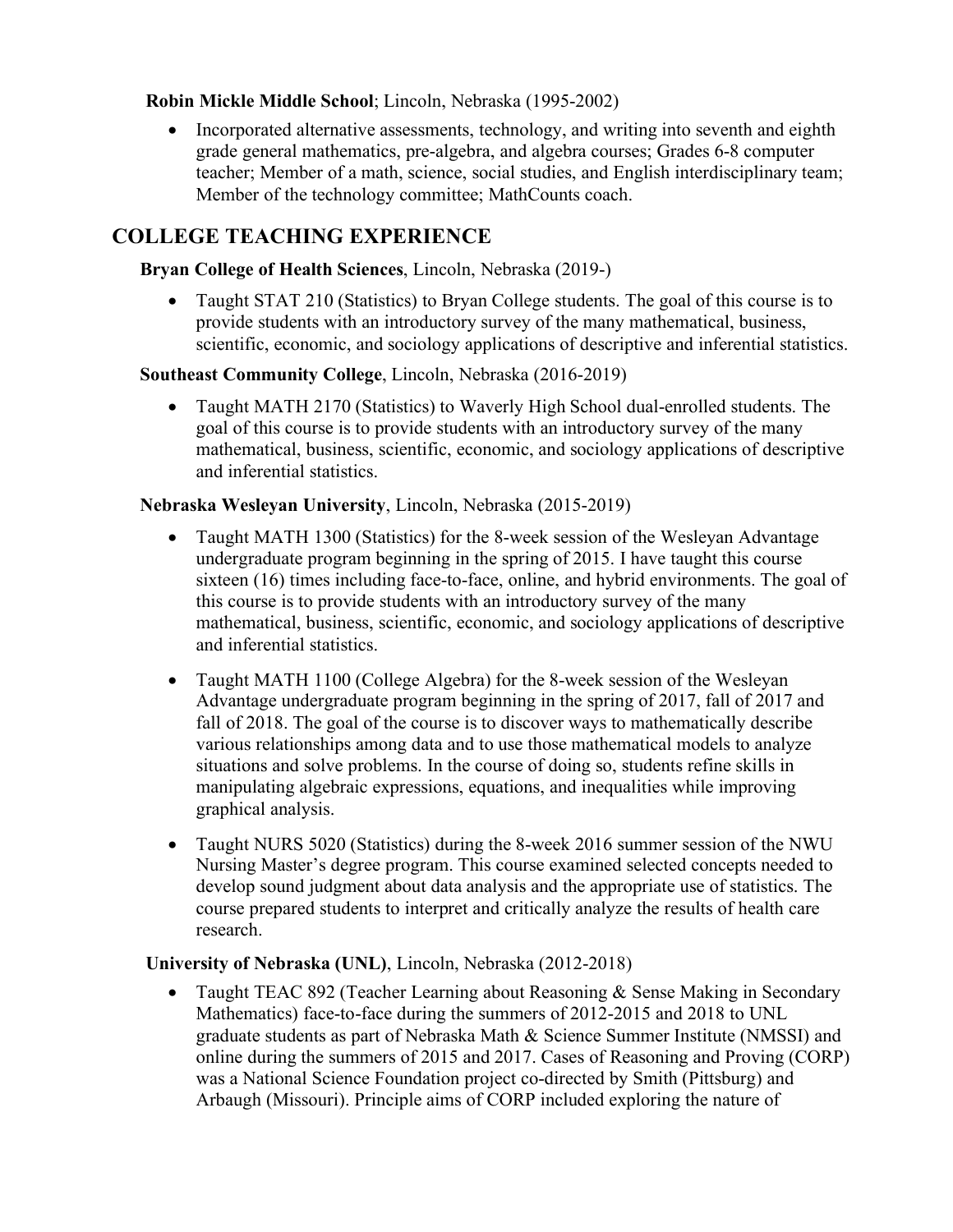reasoning-and-proving in secondary mathematics and developing strategies for modifying current textbook tasks to provide more reasoning opportunities for students. I was asked to become the UNL instructor to pilot the course for Smith and Arbaugh and adapt the course for NMSSI. I also modified and have taught this course as an online option for teachers desiring to earn a Master of Arts for Teachers (MAT) degree.

- Modified MATH 802T (Functions, Algebra, and Geometry for Middle Level Teachers), an existing UNL course, to be an online course as well as taught 802T during the summers of 2013, 2014, and 2016 as well as the spring of 2017 as part of NMSSI. MATH 802T was developed to help teachers deepen their understanding of the concept of function, algebra, and geometry concepts taught in the middle-level (through early high school) curriculum.
- Taught TEAC 808J (Improvement of Instruction in Middle School Mathematics) during the 2015 fall semester to Lincoln Public Schools (LPS) Title I teachers who were part of Math in the Middle (M2). M2 is a 36-hour graduate program leading to a master's degree.
- Taught TEAC 808J (Improvement of Instruction in Elementary Mathematics: Special Topics "Helping Young Children Become Mathematical Thinkers") during the 2015 spring semester to LPS Title I teachers who were part of Primarily Math (PM). PM is an 18-hour graduate program leading to a K-3 Math Specialist Certificate. 808J focuses on the continued design and implementation of math lessons aimed at helping children become mathematical thinkers begun in TEAC 808A. This course, in part, emphasizes meeting the needs of diverse learners and includes strategies for increasing the frequency and content of parent communication.
- Taught TEAC 808A (Improvement of Instruction in Elementary Mathematics) during the 2014 fall semester to UNL graduate students who are part of a Master of Arts in elementary teaching (MAet) cohort. The goals for students included: (a) reflecting on past experiences as well as continuing to develop as a learner of mathematics, (b) better understanding the nature of mathematics teaching practice based on recent research, and (c) better understanding some of the challenges, tensions, and dilemmas associated with teaching mathematics in a diverse classroom.
- Taught TEAC 800 (Inquiry into Teaching & Learning) during the summer of 2012 to UNL graduate students newly selected as Robert Noyce Teaching Fellows and then during the summer of 2014 to UNL graduate students selected to be part of Math in the Middle. The course was organized, in part, around two key questions: *What does it look like to teach? What does it look like to learn?* Further, participants in the course took a deeper look at what it looks like to teach the discipline of mathematics. The course was also designed to introduce participants to the field of educational inquiry, particularly various designs and methods of doing educational research.

**Union College**, Lincoln, Nebraska (2013-2014; 2018)

• Taught EDUC 413 (Secondary Mathematics Methods) during the spring semesters of 2013, 2014, and 2018 to Union College undergraduate students studying secondary education. The principle aim of EDUC 413 was to help prospective teachers examine the theoretical and practical aspects of secondary math education. The instruction was centered on the varied levels of standards (e.g., NCTM, Nebraska State, and Common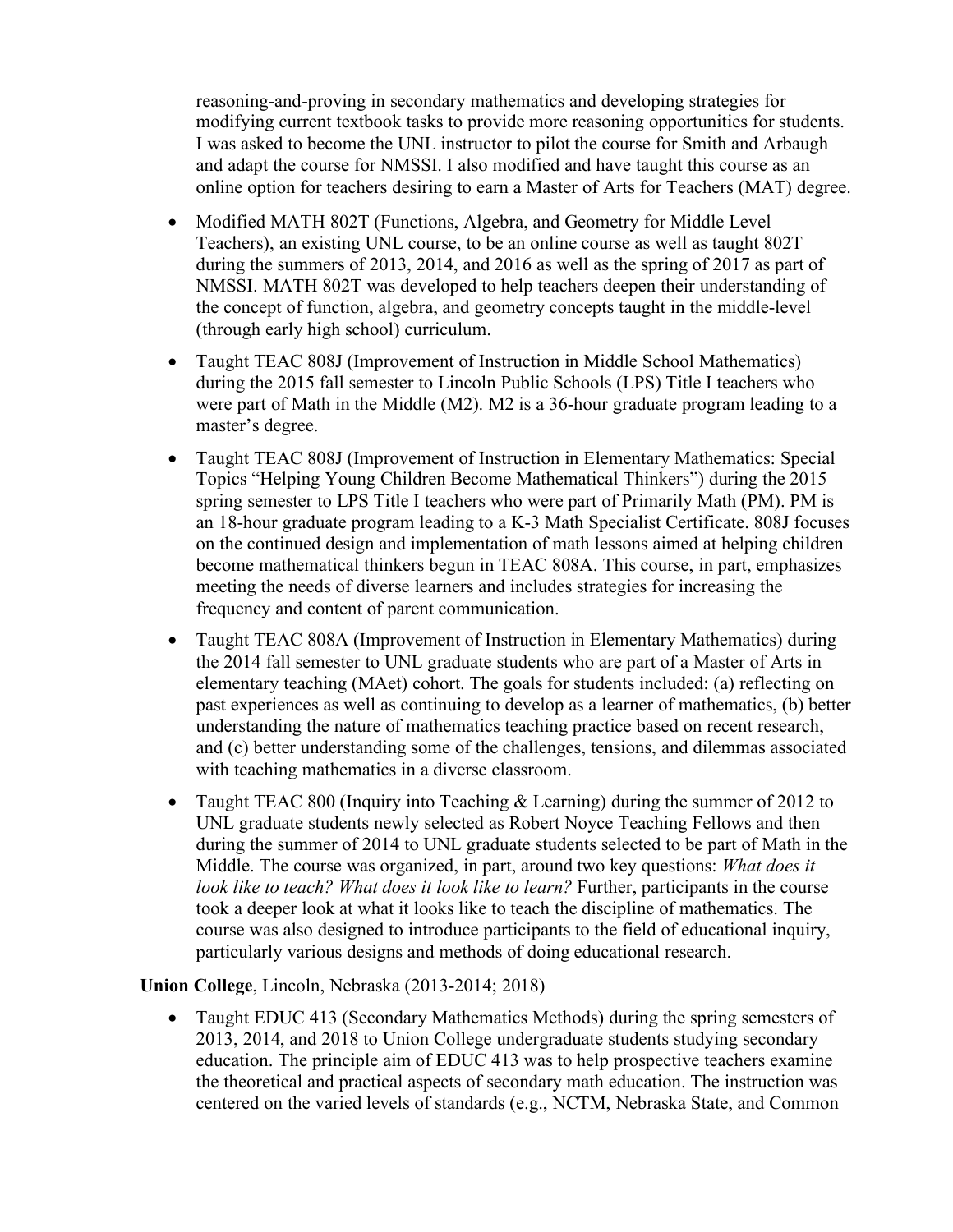Core), current literature in math education, technology (e.g., graphing calculators, iPads, document cameras and projectors), lesson design and presentation, instructional strategies (e.g., think-pair-share, quiz-quiz-trade, and roundtable), and formative and summative assessment techniques. The course was centered on two key questions: *What does it look like to learn mathematics?* and *What does it look like to teach mathematics?*

# **RELATED PROFESSIONAL EXPERIENCE**

**Department Chair,** Waverly High School (2016-2019)

• Responsibilities include overseeing four mathematics teachers and over 600 students; serving as the liaison between the math department and administration, the counseling department, and school patrons; managing the annual math budget in addition to textbooks, calculators, and other teaching technologies and manipulatives.

**Co-Student Council Sponsor,** Waverly High School (2016-2019)

• Responsibilities include overseeing and advising all student council activities.

**Quiz Bowl Sponsor,** Waverly High School (2016-2019)

• Responsibilities include overseeing club day practices and taking students to competitions. 2018-19 membership is 153 students.

**National Advisory Board Member,** University of Nebraska-Lincoln (2018)

• National Advisory Board Member for *Teacher Leadership (T-Lead): Investigating the Persistence and Trajectories of Noyce Master Teaching Fellows* (PI's: Smith, Criswell, Rushton, Yow, and Lotter)

**Department Chair,** Lincoln Southwest High School (2009-2015)

• Responsibilities include overseeing twelve mathematics teachers and over 1700 students; serving as the liaison between the math department and administration; assisting with the interviewing and hiring of math teachers; assigning teaching assignments as well as creating the master teaching schedule for the department; managing the annual math budget in addition to over \$175,000 in textbooks, calculators, and other teaching technologies; participating in building and district leadership meetings and assisting with decision making; leading department meetings; facilitating the math PLC; helping to implement assessments; mentoring new teachers.

#### **Cooperating Teacher for Pre-Service Educators** (1999-2015)

• Cooperating teacher responsible for seven Doane College student teachers **(**Julia Peterson, Angie Smith, William Sadowski, Meagan Bauer, Gina Bartels, Aaron Callaway, and Alyssa Straube), six UNL student teachers (Kelly Gomez, Anthony Leetch, Chara Guthrie, Matthew Harmon, Mary Lingenfelter, and Marshall Payer)**,** one Nebraska Wesleyan (NWU) student teacher **(**Alisa Mueller), and one Union College student teacher (Andrew Stevens).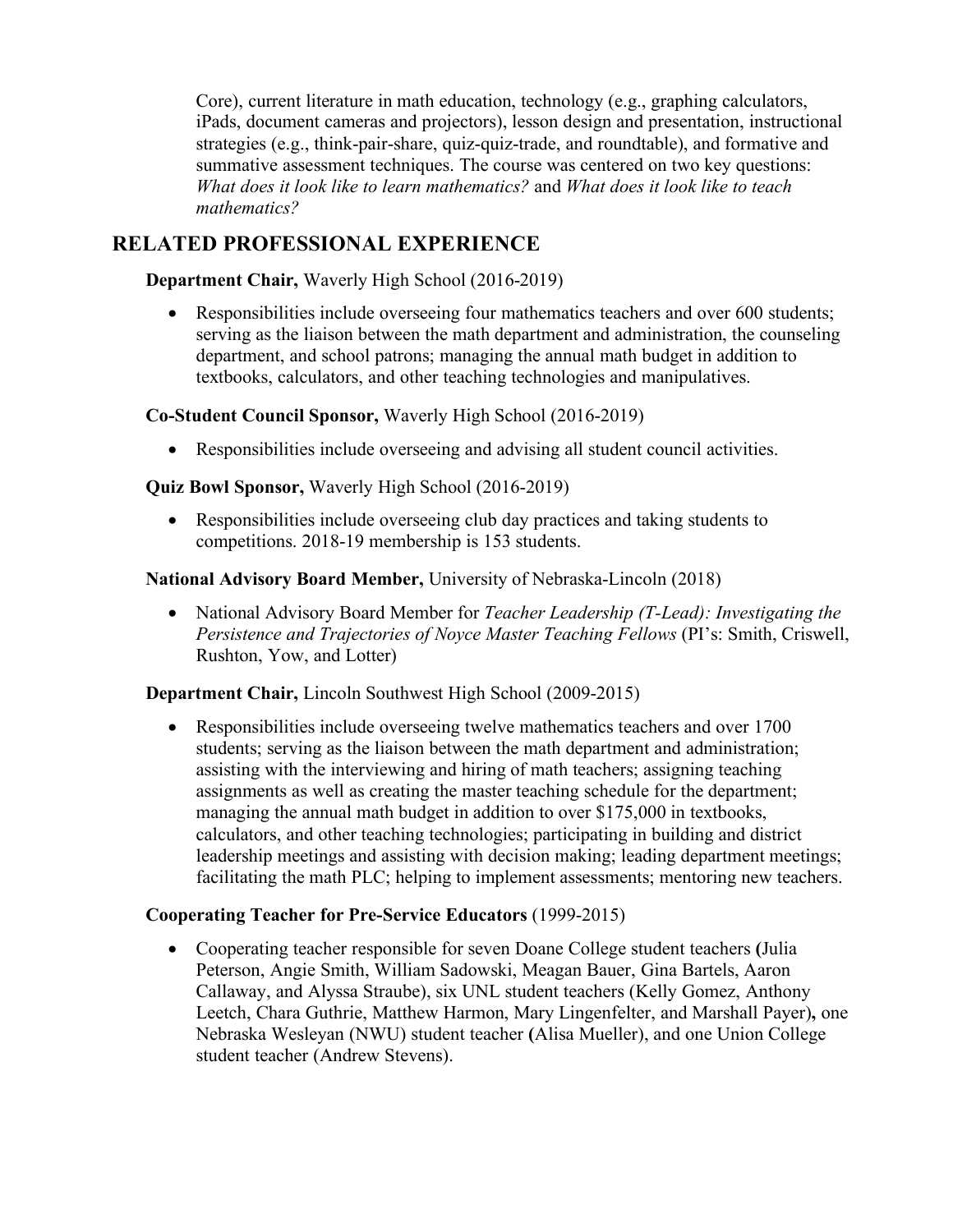### **Panel Reviewer for the National Science Foundation (NSF)** (2015)

• Primary and secondary reviewer of proposals at the NSF headquarters in Washington D.C. for the NSF Robert Noyce Teacher Scholarship program.

# **Primary Independent Reviewer for the U.S. Department of Education** (2014)

• Reviewer for the What Works Clearinghouse (WWC) practice guide *Improving Common Core High School Algebra Skills*.

### **Instructor for** *Instructional Practices* **(LPS K-12 Tenure Course)** (2011-2014)

• Actively exposed participants to a variety of instructional strategies as well as the role that unexamined teacher perceptions and attitudes play in restricting learning opportunities for students in this thirty hour professional development course; Encouraged teachers to consider how their decisions affect various learners, the importance of understanding options for improving the learning of a wide array of students, as well as the research that informs best practices; co-instructor for 2 courses; lead instructor for 6 courses.

### **Midwest Mathematics Meeting of the Minds (M4) Conference** (2014)

• One of forty P-16 Nebraska educators invited to attend the 2014 M4 conference. Leaders from Nebraska, Iowa, Missouri, and Kansas met to learn from Margaret Smith (University of Pittsburgh) and Barbara Dougherty (University of Missouri).

#### **Panel Reviewer for the National Science Foundation (NSF)** (2013)

• Primary and secondary reviewer of proposals at the NSF headquarters in Washington D.C. for the NSF Math and Science Partnership program.

#### **Doctoral Coursework at the University of Nebraska—Lincoln** (2004-2010)

• 70 graduate hours of coursework; Areas of concentration included mathematics, pedagogy, policy and practice, cognitive psychology, and research methods.

#### **LPS Mathematics Graduation Demonstration Exam Leader** (2003-2009)

• Member of the writing team; teacher trainer; lead grader.

#### **UNL Math in the Middle Institute-Partnership** (2004-2009)

- Funded by a five-year, \$5 million grant from the National Science Foundation, the Math in the Middle Institute Partnership educated and supported teams of outstanding middle-level (grades 5-8) mathematics teachers to become leaders in their schools.
- Graduate Teaching Assistant for three graduate level education courses (Inquiry into Teaching and Learning; Curriculum Inquiry; Teacher as Scholarly Practitioner) and four graduate level mathematics courses (Mathematics as a Second Language; Functions, Algebra and Geometry; Experimentation, Conjecture, and Reasoning; Discrete Mathematics for Middle Level Teachers).
- Graduate Research Assistant; Responsibilities included the collection of field work data, supervision and organization of project data, assistance with action research,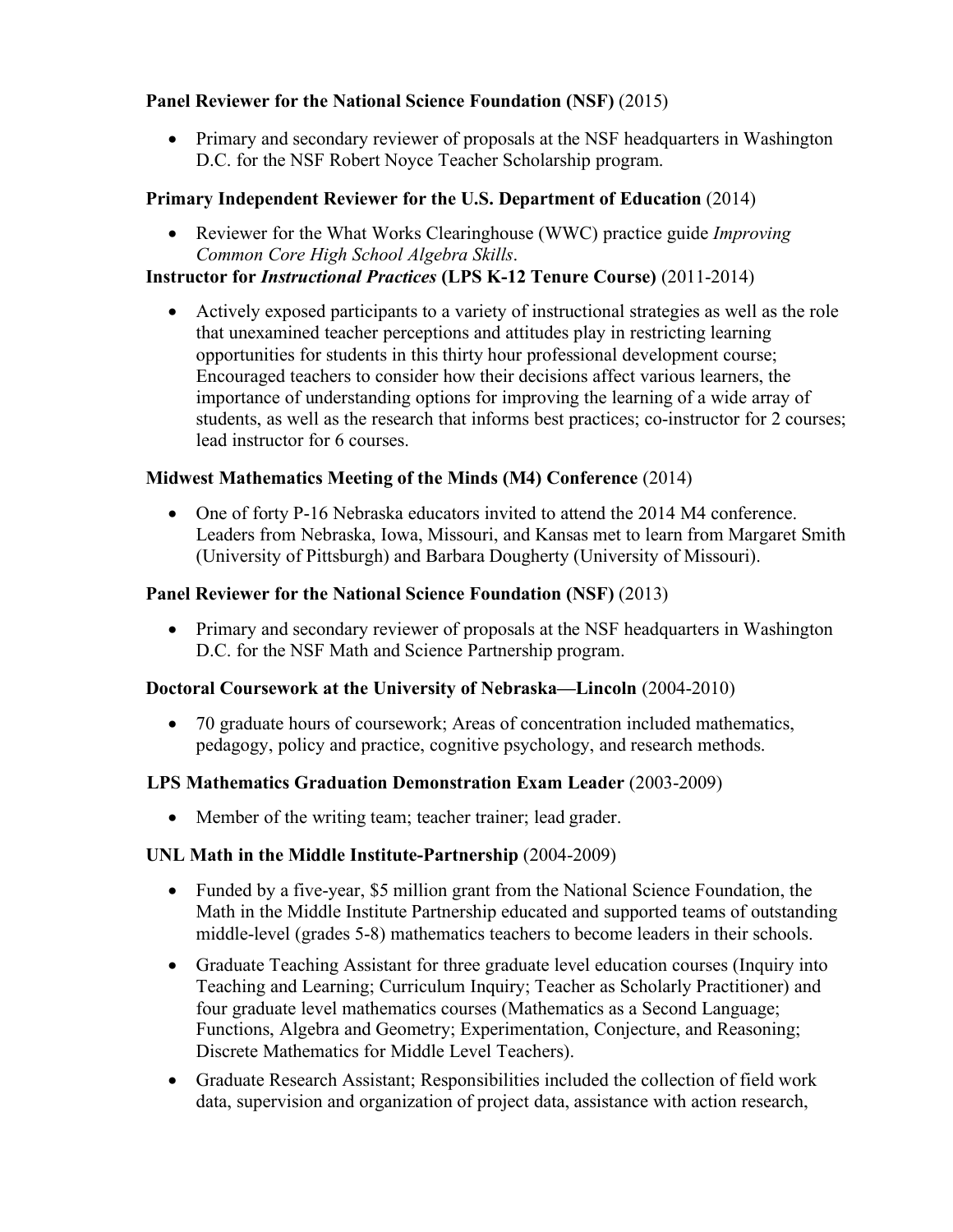director of the alternative assessment; facilitator of participant learning teams; Collaboratively worked alongside principal investigators, internal and external advisory board members, and the external assessment company (RMC).

### **LPS-UNL Summer Professional Development Course Instructor** (2004, 2005)

• Developed course materials and taught a two-week summer professional development course to LPS mathematics teachers: *Algebra for Elementary and Middle Level Teachers.*

# **PRESENTATIONS**

- Nebraska Summit on Math and Science Education (Dec, 2014), *Making Sense of Sense Making*
- Lincoln Public School Mathematics Staff Development (1996-2013), "flex" session leader nearly every year of employment. Most recently, *Using the iPad in a Secondary Math Classroom*; (Feb, 2014)
- Lincoln Public Schools Staff Development (2000-2005, 2011-2012): session leader for newly hired teachers, *Harry Wong's First Days of School*
- Nebraska Association of Teachers of Mathematics (NATM) Pre-Professional Conference: (Oct, 2011) *Exploring the "Habits of Mind" of a Mathematical Learner*; (Oct, 2010) *Exploring the "Habits of Mind" of a Mathematical Learner*; (Oct, 2009) *Using the NCTM Process Standards in the Middle School Classroom*; (Oct, 2008) *Teaching Under the Umbrella of the NCTM Process Standards*; (Feb, 2007) *Setting Up a Community of Learning Through Habits of Mind*
- University of Nebraska Issues in Mathematics Education Seminar (Feb, 2008) with UNL faculty members, Ruth Heaton, Ph.D. and Meixia Ding, Ph.D., *Promoting the Ability to Generalize in the Context of Teaching Problem Solving*
- Lincoln Area Math Teachers Circle (Jan, 2008), *Fault-Free Rectangles*
- University of Nebraska Issues in Mathematics Education Seminar (Nov, 2007), Proposed Dissertation Study: *A Study of the Learning and Use of Mathematical Knowledge by Three Middle Level Inservice Teachers*
- Illinois Department of Education Math Science Partnership (June, 2007; Oct, 2007) with UNL faculty members, Jim Lewis, Ph.D. and Cheryl Miner, Ph.D., *The Mathematical Education of Teachers: A National Imperative, A Local Commitment*
- National Science Foundation—Math & Science Partnership Evaluation Summit II (Oct, 2006) with UNL faculty member, Ruth Heaton, Ph.D., *A Study of Middle Level Students' Mathematical Understanding Using Alternative Assessments*
- National Council of Teachers of Mathematics (NCTM) Regional Math Conference Presenter (1994; 2001)
- Doane College Math Splash Conference Presenter (1999; 2000)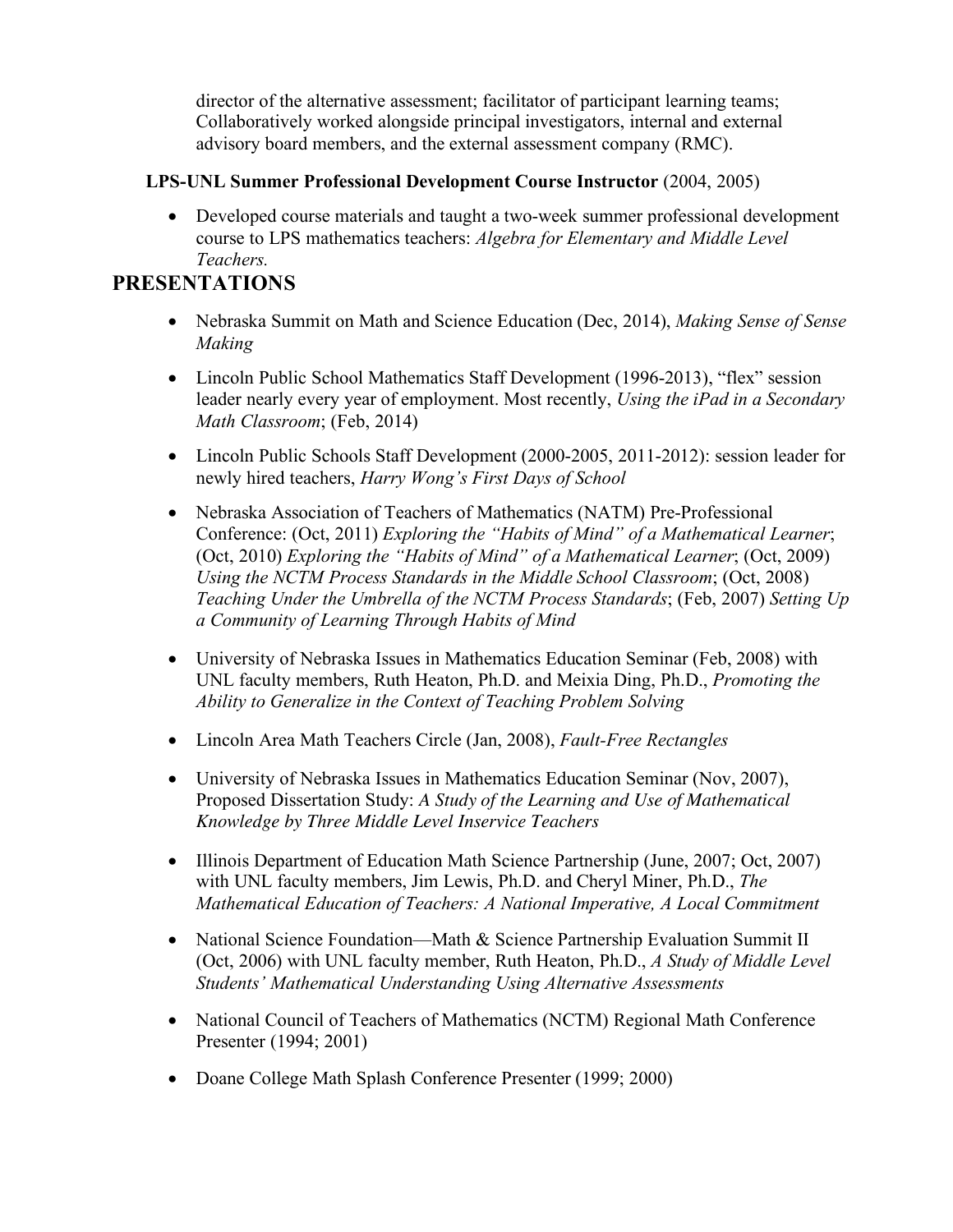# **GRANTS**

- \$5000 Turning Foundation Classroom Improvement Technology Grant (2010)
- \$15,000 GTE GIFT Fellow "Growth Initiatives for Teachers" (2000)
- \$975 Nebraska Math & Science Initiative (NMSI) Energy Grant (1997)

# **HONORS**

- 2011 Presidential Award for Excellence in Mathematics and Science Teaching (PAEMST)—National Award
- 2011 PAEMST Nebraska State Finalist
- 2009 PAEMST Nebraska State Finalist
- 2008 Doane College Alumni Educator of the Year
- 2007 PAEMST Nebraska State Finalist
- 2007 Dr. Milton Beckmann UNL Fellowship
- 2006 Dr. David and Mrs. Margaret Wells UNL Fellowship
- 2006 Lincoln Rotary Club #14 Don W. Miller Math Award
- 2006 Mathematics Emeritus Faculty Award for Lincoln Public Schools (LPS) Teachers of Mathematics
- 2005 Miss Myrtle Clark Outstanding Mathematics Educator Award
- 2000 G.T.E. Gift Fellow: Growth Initiatives for Teachers, National Award
- 1996 Sallie Mae First Class Teacher Award, LPS Nominee
- 1995 Doane College Phi Eta Sigma Award for highest accumulated GPA
- 1995 Doane Scholar
- 1995 Doane College Advanced Mathematics Award
- 1992 Doane College First Year Calculus Award
- 1991 Salutatorian of Graduating Class at Norris High School

# **PUBLICATIONS**

- Ding, M., Heaton, R., & Hartman, D. (Winder 2012-2013). Teaching middle level students to generalize: From implicit to explicit. *Investigations in Mathematics Learning, 5*(2), 14-43.
- Heaton, R., Smith, W., Kromminga, R., & Hartman, D. (2008). *Understanding the meaning of rural within a middle school mathematics professional development and*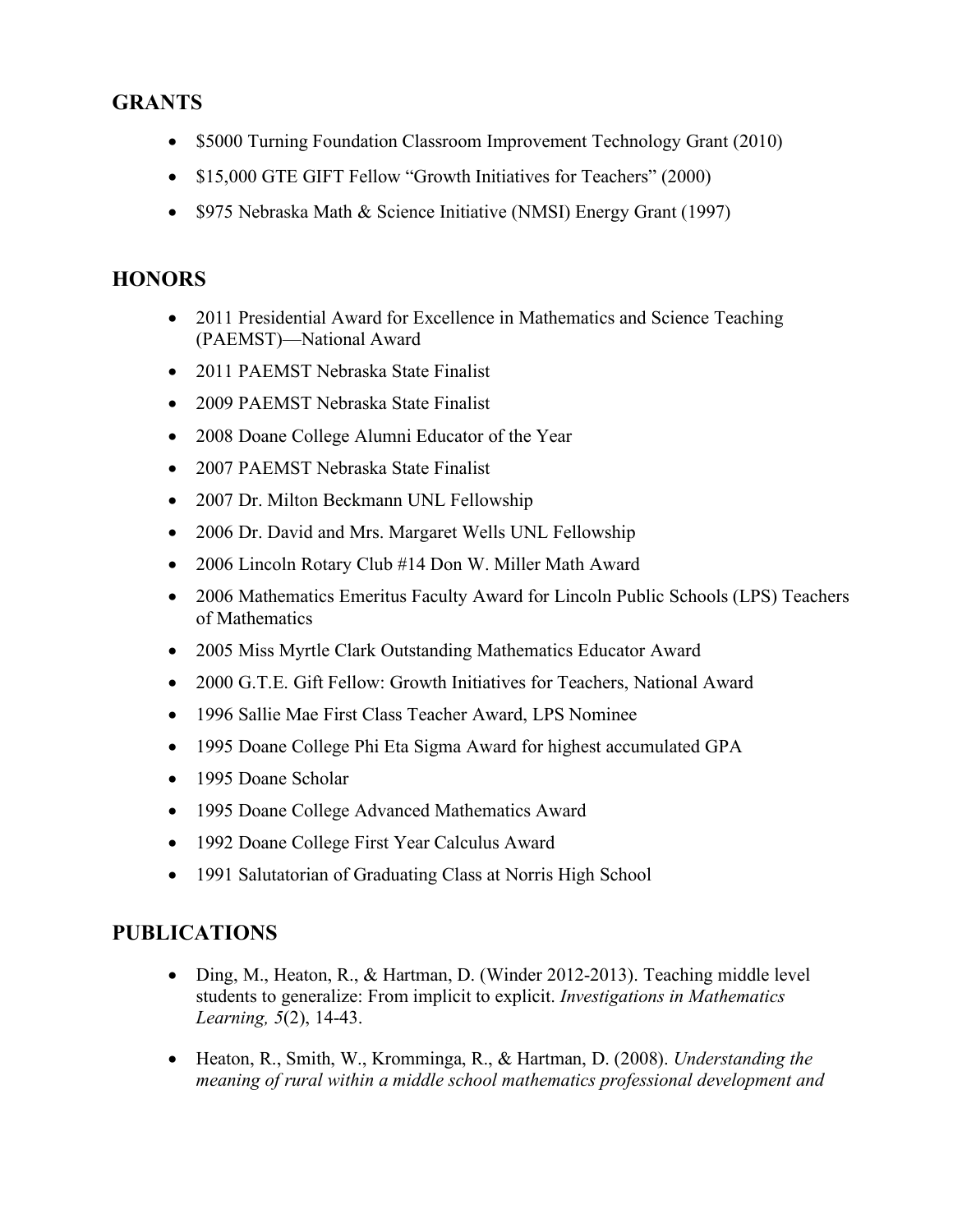*research project in Nebraska* (Working Paper No. 40). Athens, OH: Appalachian Collaborative Center for Learning, Assessment, and Instruction in Mathematics.

- Heaton, R., Smith, W, Kromminga, R., & Hartman, D. (2008). The ambiguity of rural. *Rural Mathematics Educator, 7*(1).
- Heaton, R., & Hartman, D. (2006, October). *A Study of middle level students' mathematical understanding using alternative assessments*. Paper presented at the MSP Evaluation Summit II, Minneapolis, MN.

# **REFERENCES**

### Matt Larson, Ph.D.

Lincoln Public Schools assistant superintendent Past National Council of Teachers of Mathematics (NCTM) President Former Mathematics Curriculum Specialist Lincoln Public Schools 5905 O St. Lincoln, Nebraska 68510 402.436.1801  $mrl@lps.org$ 

# Ryan Ricenbaw

Past Principal Waverly High School Current: Chief Educator at Find Your Grind ryan@findyourgrind.com

# Hugh McDermott

(Retired) Principal Lincoln Southwest High School 7001 South 14th St. Lincoln, Nebraska 68512 402.436.1306 hmcderm@lps.org

# Ruth Heaton, Ph.D.

William, Mary, Mollie & Margaret Gilmartin Professor of Education Department of Teaching, Learning, and Teacher Education University of Nebraska—Lincoln 214A Henzlik Hall Lincoln, Nebraska 68588 402.472.1991 rheaton1@unl.edu

### Jim Lewis, Ph.D.

Former Deputy Assistant Director for the Education and Human Resources Directorate at the National Science Foundation 703.292.8600 (NSF) wilewis@nsf.gov